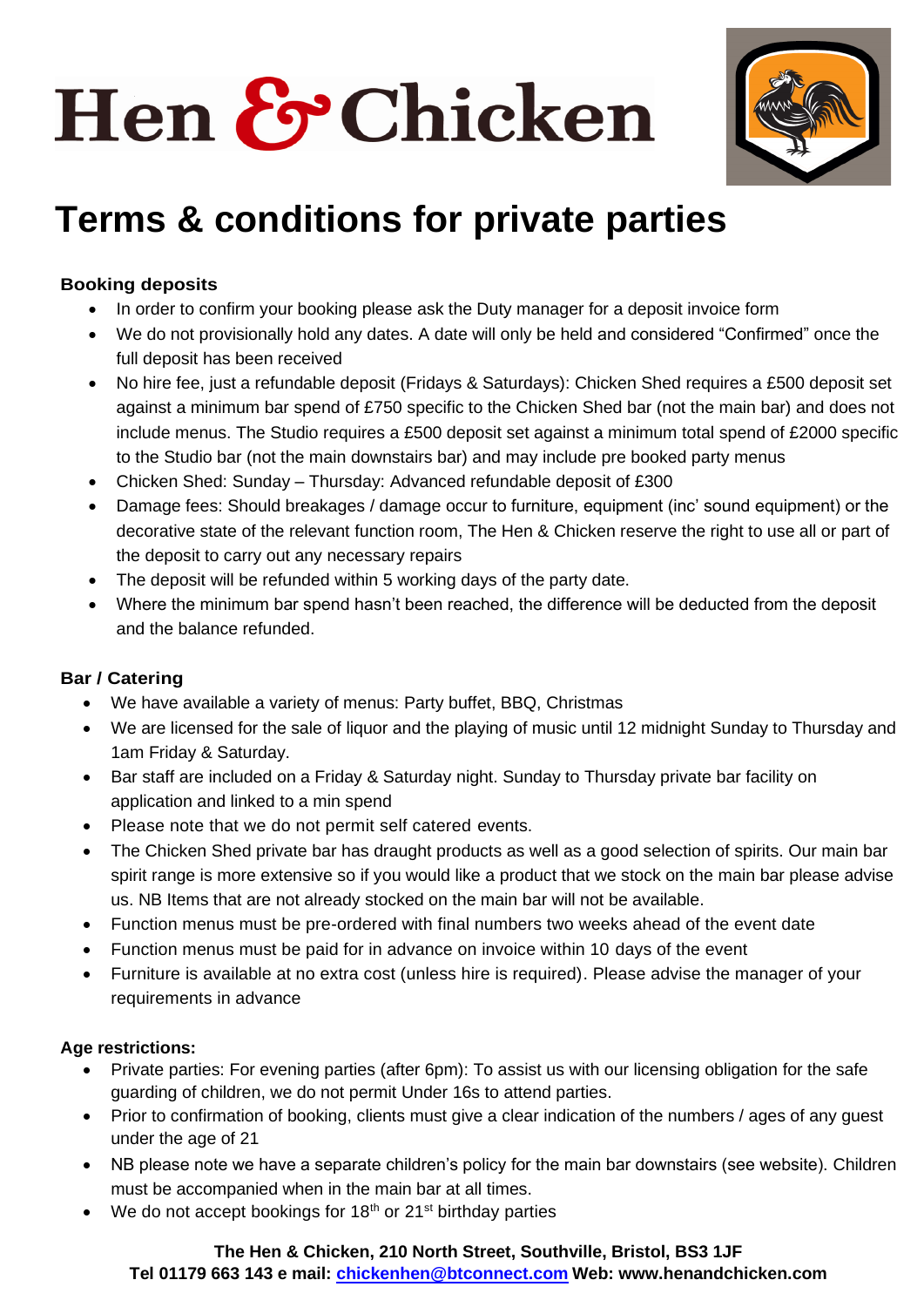# Hen & Chicken



**Courtyard garden:** NB: From spring to autumn, subject to availability, where a party booking The Chicken shed with a "Party, BBQ menu, exclusive use of the rear courtyard garden is available at no extra charge and has the same capacity as The Chicken Shed.

- Due to licensing restrictions, the Courtyard Garden has no external speakers
- Due to licensing restrictions, the Courtyard Garden must be fully vacated by 11.00pm.
- Access from the Chicken shed bar to the courtyard may be restricted after 9pm due to noise pollution (This is a decision that is made by our Duty Manager on the night and we look for your support in respecting our local neighbours in mitigating noise pollution).
- Once the "party music / DJ" starts playing the doors from the bar to the courtyard must remain closed at all times. Alternative access is through the Chicken Shed main entrance to the bar

#### **Sound / DJ facilities**

- There are no additional charges for the use of the Chicken Shed sound system and party lighting rig
- Piped background music is available from The Hen & Chicken main bar, as such hosts are reminded that there is no choice in the style of music played
- The Chicken Shed's sound system has been designed and installed for the specific purpose of creating a superb party sound on a "plug and play basis". The Host / event organiser however is required to provide their own device to plug into our sound system. The Hen & Chicken will provide a cable to connect your device to our sound system for which you will need to confirm prior to the event the type of device connection so that we can have available the correct cable
- Hosts will need to create their own playlist for the night and if using a platform such as Spotify download all the content in advance to ensure uninterrupted (buffering) playing on the night
- We recommend that if hosts are using a phone as the designated device that they adjust all call & message settings to silent so as to not interrupt music playback
- Any party providing their own DJ should advise their DJ to provide their own mixer & decks / playback device and all necessary cables to connect to our sound desk / house speaker system.
- Additional speakers or monitors to supplement the Chicken Shed house system are NOT permitted.
- Professional DJs (where a fee is charged) must have their own public liability insurance.
- Sound checks / settings are carried out on arrival with the Duty Manager, thereafter volume can be controlled via your device / DJ mixer.
- Chicken Shed: If access is required throughout an event to the sound/ lighting desk we recommend the use of one of our sound technicians (see ancillary charges). This must be booked a minimum of two weeks ahead of the event
- Where the doors from the Chicken Shed bar are open to the courtyard garden music volume will be at a background level only (set by the Duty Manager) so as to avoid noise pollution to the local neighbourhood
- Customers are reminded that the booking deposit is also a damage waiver which applies (not exclusively) to all sound equipment and speakers. Where damage is caused, deductions against the deposit will be taken.

#### **Smoking**

In line with smoke free legislation, smoking is not permitted inside any part of The Hen & Chicken. Those persons wishing to smoke can do so either on the front terrace, or in the rear courtyard area.